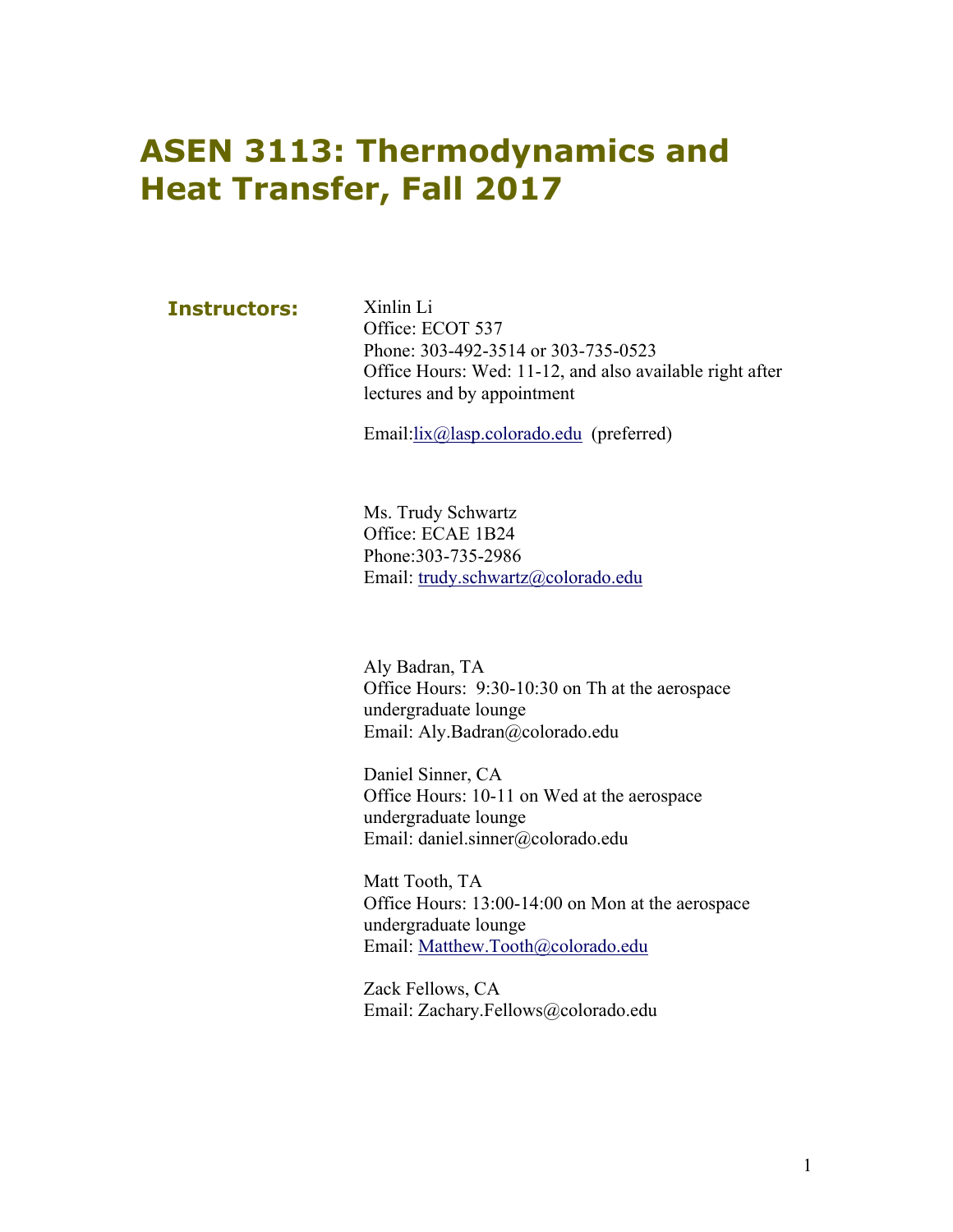### **Text:** Y, A, Cengel, J. M. Cimbala, R. H. Turner, *Fundamentals of Thermal-Fluid Sciences, 4th edition*

**Prerequisites:** ASEN 2002 or equivalent.

**Introduction:** This course follows ASEN 2002 and covers the Second Law of Thermodynamics, Entropy, Power/Energy Cycles and Heat Transfer (conduction, convection and radiation). The emphasis will be on understanding the basic physical principles associated with these topics and developing the student's ability to solve numerical problems associated with them. Experiments will be carried out to help the student gain experience with the systems representing these principles.

**Course Objective:** Given regular class attendance, reading of assigned text material in preparation for quizzes, careful and comprehensive completion of all assignments, students should be able to: (1) understand the general concepts of thermodynamics and heat transfer in order to develop an intuitive grasp of the subject matter; (2) develop an ability to apply these basic concepts to engineering design problems.

**Course Structure:** The textbook will be followed closely but some additional material may be introduced to broaden a particular subject. This material will be distributed to the class. Students are expected to read the assigned textbook section in time to prepare for both in class discussion and for quizzes given approximately every week. Homework assignments will be weekly or bi-weekly.

**Exams:** There will be 3 hour-long exams and a final exam. All hour-long exams will be in-class and cover the material between it and the last exam. All Exams are open book and open notes and may require tables and calculation so please bring your books and calculators to class. There will be no make-up for exams and quizzes. After the hour-long exams are graded and returned we will go over them to resolve any issues that were particularly problematical to the class. If you have any particular difficulty with a question or topic please write it down and submit in written form (hardcopy or email) so that we can go over it in class. In this way the whole class can benefit from the discussion of problem topics.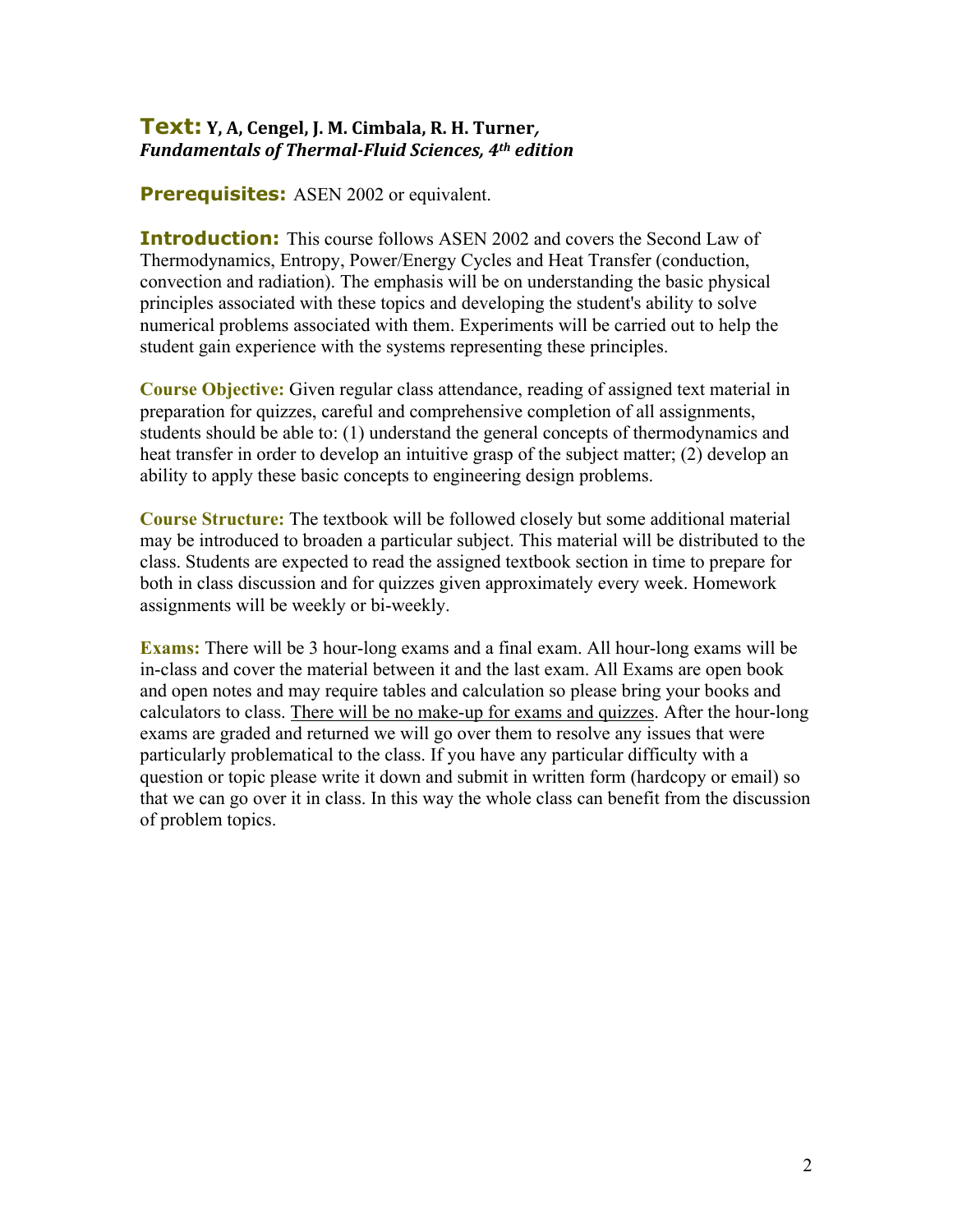## **GRADING**

| Reading/lecture quizzes $(\sim 10 \text{ min each};$ drop the lowest two) 05% |     |
|-------------------------------------------------------------------------------|-----|
| Monthly Exams $(3, \text{drop the lowest one} = > 2)$                         | 20% |
| Experimental Labs $(2$ reports)*                                              | 20% |
| Design Labs (1 PPT presentation)*                                             | 10% |
| Peer Evaluation*                                                              | 05% |
| Homework                                                                      | 15% |
| Final $(4:30 \text{ p.m.} - 7:00 \text{ p.m.} \text{ on December 17})$        | 25% |
|                                                                               |     |

100%

**\***Group effort only counts toward final grade if total individual grade is C or better

#### **Letter Grading Scheme:**

Letter grades will be assigned as follows:

| <b>Letter Grade</b> | <b>Percent Grade</b> | 4.00 Scale |
|---------------------|----------------------|------------|
| А                   | $93.00 - 100.00$     | 4.00       |
| $A-$                | $90.00 - 92.99$      | 3.67       |
| $B+$                | $87.00 - 89.99$      | 3.33       |
| B                   | $83.00 - 86.99$      | 3.00       |
| $B -$               | $80.00 - 82.99$      | 2.67       |
| $C+$                | $77.00 - 79.99$      | 2.33       |
|                     | $73.00 - 76.99$      | 2.00       |
| $C-$                | $70.00 - 72.99$      | 1.67       |
|                     | $60.00 - 69.99$      | 1.00       |
| F                   | <b>Below 60.00</b>   | 0.00       |

All three midterm exams as well as the final examination will be curved, while the homework, quizzes, labs, and projects will not be curved.

#### **Remarks on Grading:**

Our grading scheme is not designed to reward or punish. It is designed to indicate your level of competency compared to the standard that we set. Do you meet the minimum level of competency? Do you exceed the minimum? Are you below the minimum? The answers to these questions should be indicated by your final grade.

The final grade indicates your readiness to continue to the next level of courses. Meeting the minimum requirements indicates that you are prepared to continue at least at the minimum level required for the next in the sequence of courses. Exceeding the minimum means you are ready to enter the next course and that you have mastery of material beyond the minimum, that is, you show some level of proficiency.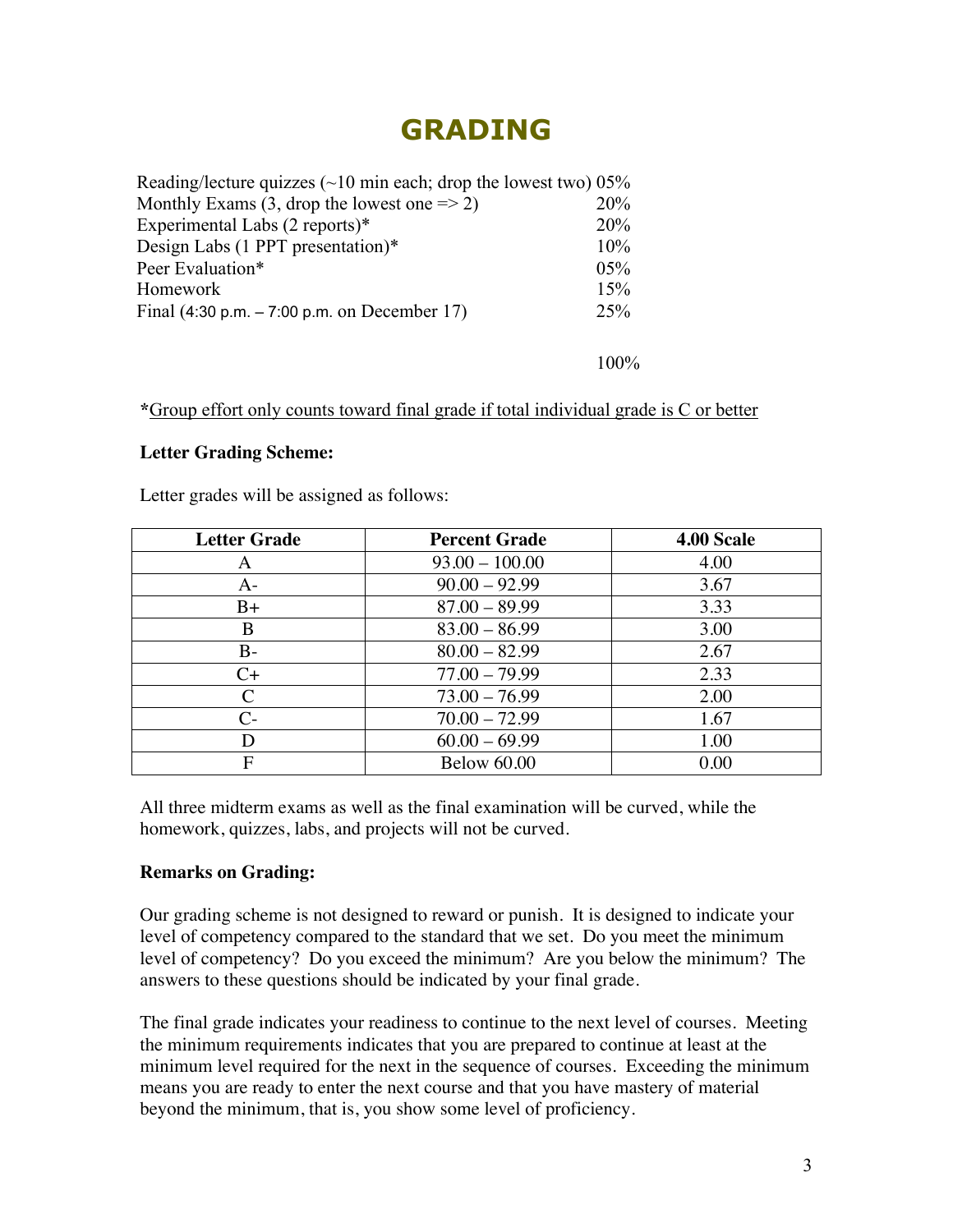# **Important Notes**

1. Teamwork and lab performance will be obtained from peer evaluation and from the faculty and TA observation of the student's participation in classes and lab.

2. The scheduled laboratory hours will be used for both experimental and design lab projects. These lab hours should be used for course work even when no formal supervision is present.

3. Attendance to all lectures and laboratory workshops is expected.

- 4. Expect new material to be presented in both the "lectures" and the "laboratory" hours.
- 5. Why have reading assignments, homework, lab exercises, exams, and design projects?
	- $\circ$  Reading assignments are to be completed before the lecture/discussion. The lecture/discussions should help to clarify and supplement what you have read.
	- o Homework assignments will cover both material from lectures and material assigned but not covered in lectures. Homework enforces the mental processes that help you to become proficient in a subject. In addition, homework may encourage you to learn other material not included in lectures or laboratories.
	- o Experimental laboratory exercises are either more complex than hands-on homework or require special equipment. You will work in teams but are required to submit individual experimental laboratory reports.
	- o Design project helps you to learn how to synthesis the basic concepts, methods, and tools presented in the course curriculum. The team-oriented approach will give you experience in working and cooperating in groups.
	- o Reading quizzes at the beginning of class provide a gauge to determine what you have learned independently from the assigned reading. Possible Lecture quizzes, at the end of class, cover the previous days' and/or the same day's lecture (Always bring a calculator and your text book to the classroom).

6. Safety is the number one priority for laboratory exercises. If you have not already done so, you are required to attend safety lectures presented both by ITLL and by course staff during the first week of the semester. Anyone violating rules of safe conduct may receive a zero for the laboratory exercise and may be restricted from ITLL. Use of ITLL facilities is a privilege, not a right. Those endangering themselves, others, or laboratory equipment by their unsafe conduct will not maintain their access privileges.

7. Some assignments will require access to a computer and some basic programming skills and familiarity with some popular programming languages and/or environments similar to what is covered in GEEN 1300, e.g., Excel and MATLAB. You have access to the ITLL Lab Plaza computers during regular class lab times or during periods for which no other class is using them. There are also a number of computers in the student group study rooms and in the College.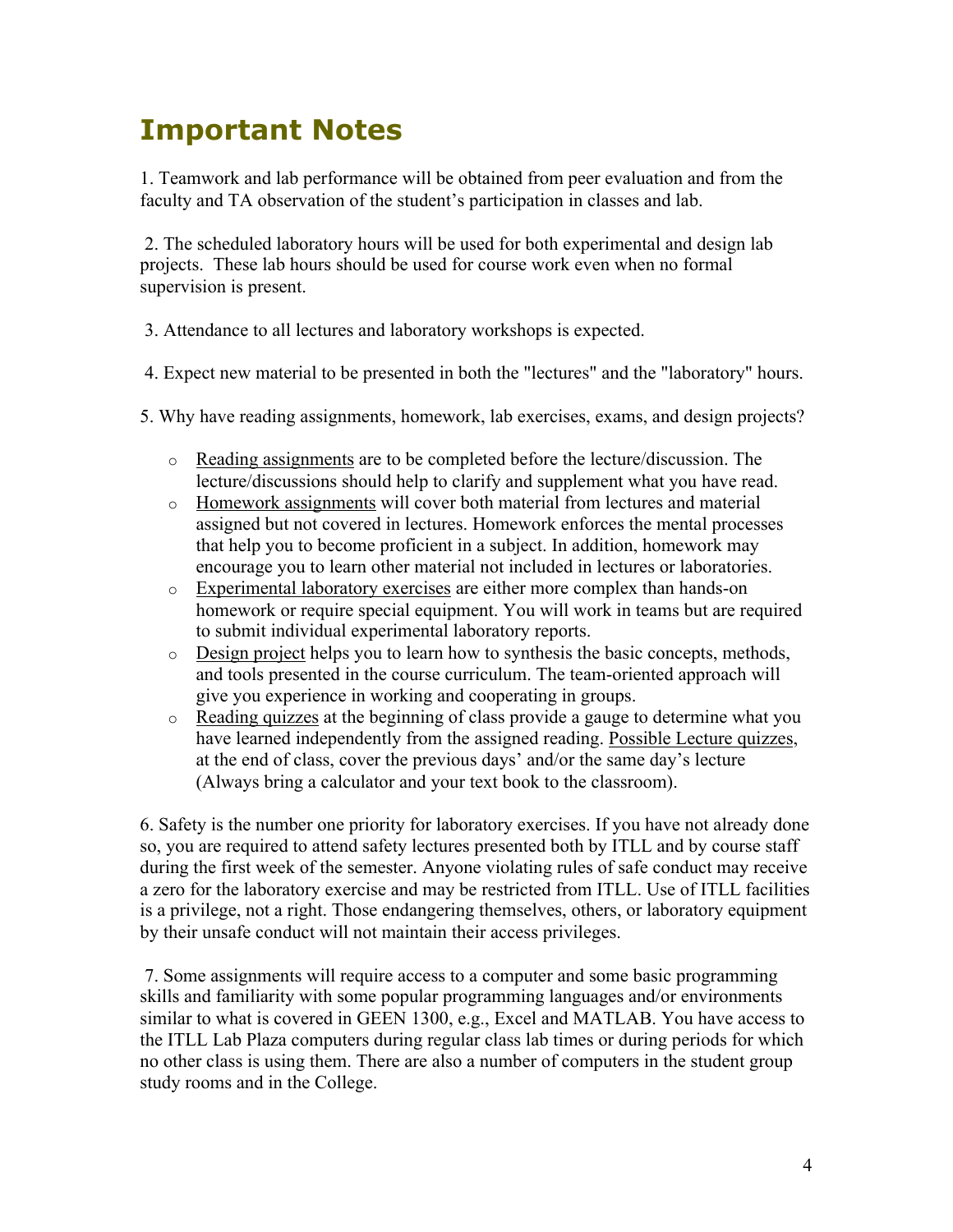8. All homework must be on 8.5x11-inch clean paper. Homework will be turned in electronically using scanning app or scanner. TA/CA will explain this in detail.

9. Always submit work in a professional form. Neatness, clarity, and completeness count.

10. Late assignments will not be accepted. However, if you will not be attending class you may turn-in your homework early, and include an explanation. If you know in advance that you must miss a homework due date or lab, send us e-mail or voice mail to make arrangements. Be on time!

11. Collaboration is permitted on homework. This means you may discuss the means and methods for solving problems even compare answers, but you are not free to copy someone's assignment. The work that you turn in must be your own--copying is not allowed for any assignments. Collaboration on quizzes and exams, or using another student's work or allowing another student to use your work is academic misconduct.

12. This class is not graded on a curve; there are absolute expectations of performance. However, we reserve the right to normalize the class grades based on the highest performance in the class. The normalization process will lower no grade.

In order to continue on ASEN core courses, a minimum grade of C is required.

## **Other Important Notes**

1) If you qualify for accommodations because of a disability, please submit me a letter from Disability Services in a timely manner (for exam accommodations provide your letter at least one week prior to the exam) so that your needs can be addressed. Disability Services determines accommodations based on documented disabilities. Contact Disability Services at 303-492-8671 or by e-mail at  $\text{d} \sin \theta$  (acolorado.edu. If you have a temporary medical condition or injury, see Temporary Injuries guidelines under the Quick Links at the Disability Services website.

2) Every effort will be made to accommodate students who, because of religious obligations, have conflicts with scheduled exams, assignments, or other required attendance, provided they notify me well in advance of the scheduled conflict.

3) Students and faculty each have responsibility for maintaining an appropriate learning environment. Those who fail to adhere to such behavioral standards may be subject to discipline. Professional courtesy and sensitivity are especially important with respect to individuals and topics dealing with differences of race, color, culture, religion, creed, politics, veteran's status, sexual orientation, gender, gender identity and gender expression, age, disability, and nationalities. Class rosters are provided to the instructor with the student's legal name. I will gladly honor your request to address you by an alternate name or gender pronoun. Please advise me of this preference early in the semester so that I may make appropriate changes to my records. For more information, see the policies on classroom behavior and the student code.